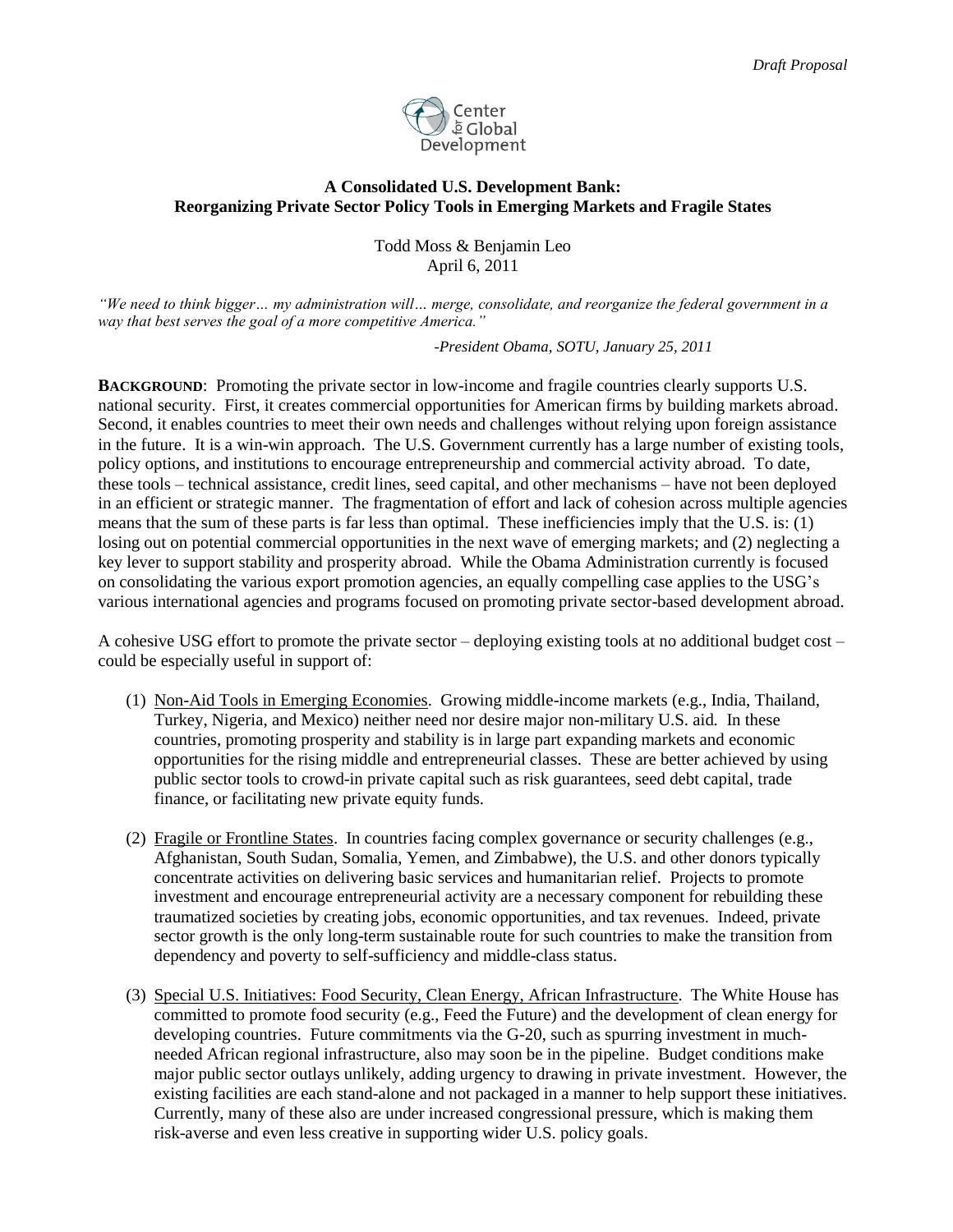## **PROPOSAL**: **A CONSOLIDATED U.S. DEVELOPMENT BANK (USDB)**

The U.S. should create a USDB, merging the full range of existing policy tools and mandates under its authority, including:

- *Overseas Private Investment Corporation (OPIC)* to provide political risk insurance, debt capital for projects, and its experience initiating and seeding new targeted private equity funds;
- *U.S. Trade and Development Agency (USTDA)* for feasibility studies and other technical assistance;
- *USAID's private sector units* that deal with business climate, land titling, and other business promotion-related issues;
- *USAID's Development Credit Authority (DCA)* which provides partial risk guarantees for financial institutions and bond offerings;
- International programs of the *Small Business Authority (SBA), State (S/EEB), Treasury Office of Technical Assistance (T/OTA)*, and possibly others; and
- Additional authorities to allow USDB to take equity positions and minimal constraints on tied assistance would be important enhancements.

By combining these authorities and programs, this new entity would provide a full range of financial and technical products to build an initiative-specific or country-specific private sector strategy in support of U.S. policy and interagency efforts. The *U.S. Export Import Bank* would remain outside of the proposed USDB given its domestically-focused mandate on promoting U.S. exports and job creation. The *Millennium Challenge Corporation (MCC)* would also be excluded given its broader focus outside of private sectorbased development issues (health, education, etc.). However, additional consideration could be given to incorporating various MCC components.

**GOVERNANCE**: Similar to the existing OPIC structure, the USDB would be a separate government agency, led by a management team appointed by the White House, and overseen by a board that includes both government and private sector representatives.

**GRANT-LOAN SPECTRUM**: Like other development banks, the USDB could have tiered concessionality windows for different categories of countries (e.g., based on income level and creditworthiness). Offering a full range of products also would permit cross-subsidization. For instance, the cost of technical assistance grants in the poorest countries would be offset by commercial-rate project or trade financing.

**NOTIONAL BUDGET**: Even with no additional savings or new business lines, the USDB would be selffinancing and require no annual budget appropriation. Indicative estimates, based on FY2011 request:

| Agency/Unit       | <b>USD Millions</b> | <b>Note</b>             |
|-------------------|---------------------|-------------------------|
| <b>OPIC</b>       | $-189$              |                         |
| <b>TDA</b>        | 56                  |                         |
| DCA (USAID)       | 43                  | Incl. transfer funds    |
| PSD (USAID)       | 36                  | Est. 10% of EGAT budget |
| SBA/OIT           | 5                   |                         |
| S/EEB             | 2                   |                         |
| T/OTA             | 38                  |                         |
| <b>Total Cost</b> | -9                  |                         |